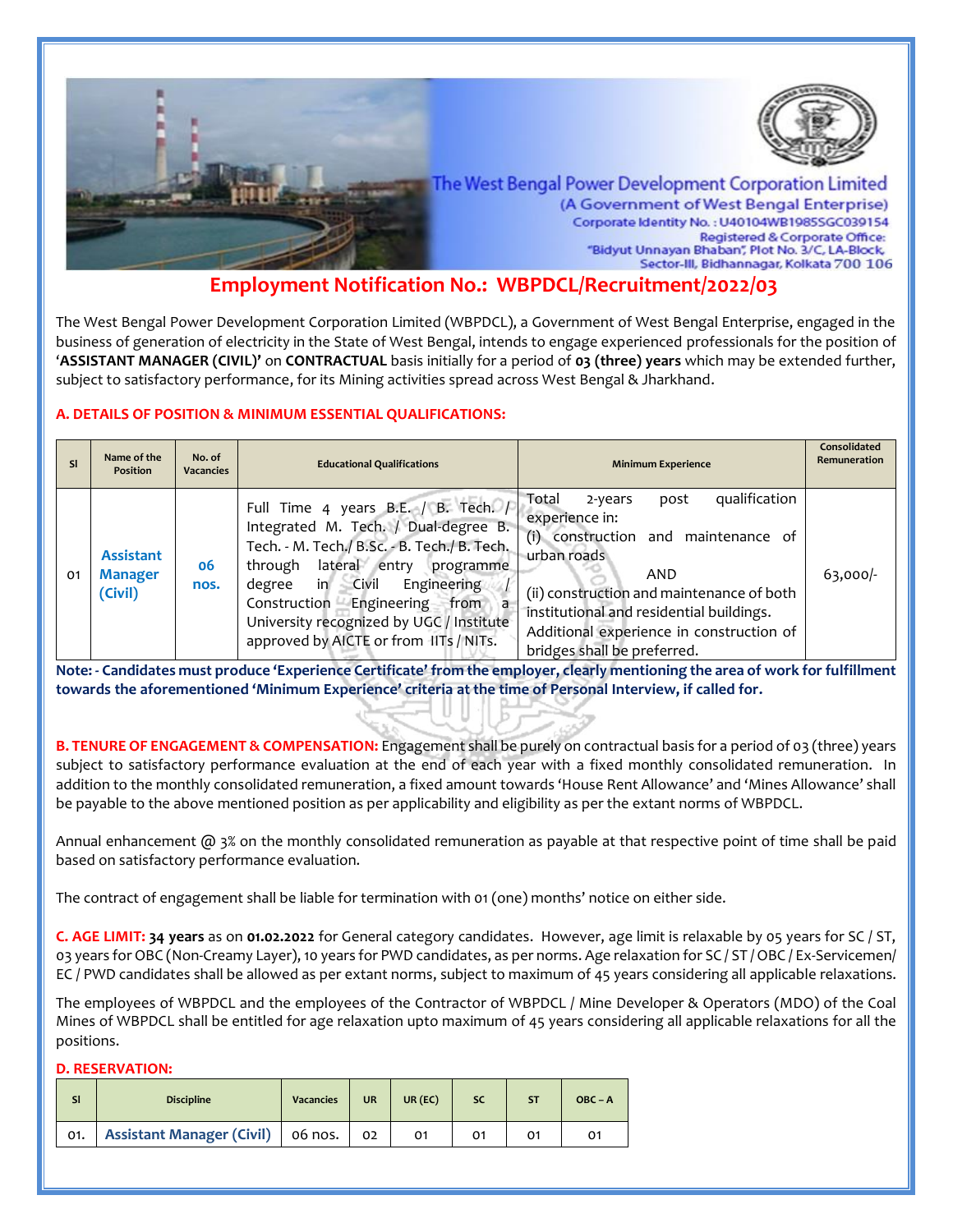**Note: In case of non-availability of a suitable Exempted Category candidate belonging to UR, SC, ST or OBC (A) / (B) for any of such reserved posts as mentioned above, the said vacancies shall be filled up by Non-Exempted Category Candidate belonging to UR, SC, ST or OBC (A) / (B) as the case may be, as per Notification No. 50-Emp/1M-25/98 dtd. 01st March 2011, Labour Department Govt. of West Bengal.**

Reservation norms in respect of the above mentioned positions shall be maintained as per guidelines issued by the Government of West Bengal from time to time. **SC (Schedule Caste) / ST (Scheduled Tribe) / OBC (Other Backward Classes)** candidates from states other than West Bengal shall not be entitled for respective reservation benefits. Such candidates may apply as General category candidate subject to eligibility otherwise**.**

Reservation for Persons with Disabilities (PWD) / Meritorious Sportsperson (MSP) / Ex-Servicemen (XSM) / Exempted Category (EC) shall also be in accordance with prevailing rules of the Government of West Bengal. PWD candidates having disability of 40% or more shall only be considered for reservation benefits.

### **E. SELECTION PROCESS:**

## **Candidates shall be shortlisted from the applications received for Personal Interview to be held in Kolkata only**.

Final offer of appointment shall strictly be made on the basis of reports of medical fitness test of the candidate. Such medical tests shall be carried out at WBPDCL authorized hospitals only.

### **F. HOW TO APPLY:**

Eligible candidates will be required to apply online only through the 'APPLY ONLINE' link on the WBPDCL recruitment portal (www.wbpdcl.co.in). No other mode of application shall be accepted. NEVELOP!

- 1. Before registering / submitting applications on the WBPDCL recruitment portal, the candidates should possess a valid:
	- a. E-mail ID
	- b. Mobile number
	- c. Aadhaar Number
	- d. Scanned copy of recent passport size coloured photograph of the candidate.
- 2. The application is liable to be rejected if the uploaded photograph is not clear and recognizable. Candidates are advised to upload their most recent photograph and retain sufficient numbers of the same photograph to be used at later stages of the selection process if called for.
- 3. Category (General/SC/ST/OBC/PWD/XSM/EC/MSP) as submitted at the time of application cannot be changed thereafter and no benefit of other category reservation will subsequently be made admissible at any stage of the selection process. Category as mentioned at the time of submission of application shall remain unaltered during the entire recruitment process.
- 4. Candidates are required to download and retain a copy of the system generated Application Slip capturing essential details as provided by the candidate for submission at the time of Personal Interview, if called for.
- 5. Candidates must submit their name as it appears in the educational certificate of Secondary or equivalent examination. In case of change of name at a later stage necessary legally accepted documentary proof is to be submitted at the time of interview, if called for.
- 6. Candidates shortlisted for Personal Interview would be required to furnish documents regarding proof of Date of Birth, Qualification, Category, PWD, XSM status, Application slip etc. at the time of Personal Interview, as per intimation to be given to the shortlisted candidates.

7. All qualification certificates should be issued by a recognized Board / Institute / University only. In line with the methodology of All India Council for Technical Education (AICTE), if a Grade Point System is adopted, the CGPA will be converted into equivalent marks as per the following table: -

| <b>Grade Point</b> | <b>Equivalent Percentage</b> |
|--------------------|------------------------------|
| 6.25               | 55%                          |
| 6.75               | 60%                          |
| 7.25               | 65%                          |
| 7.75               | 70%                          |
| 8.25               | 75%                          |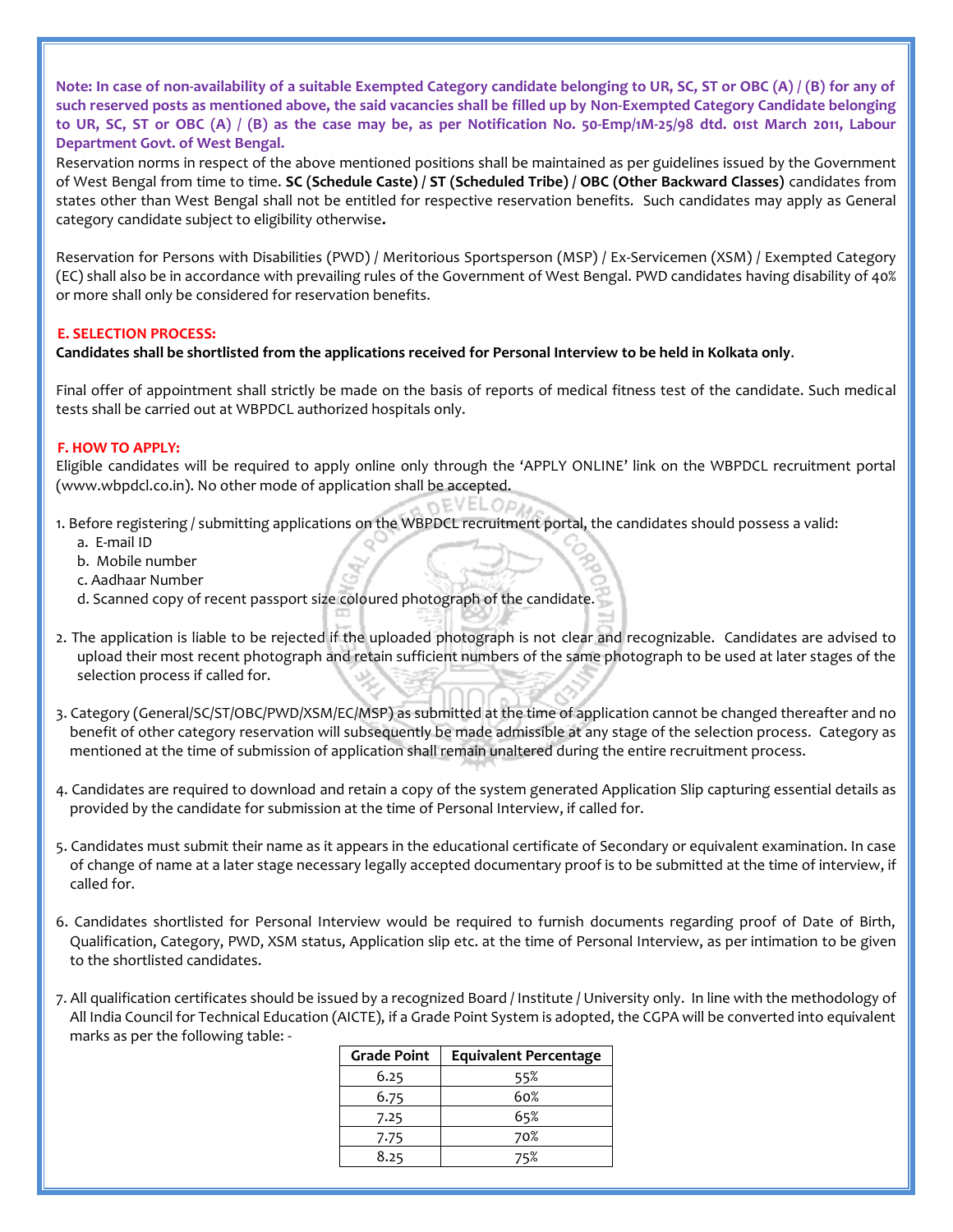- 8. While submitting the online application, candidates must carefully follow all necessary steps as referred above. Incomplete application / application not fulfilling any eligibility criteria will be rejected summarily. No communication will be entertained from any applicants in this regard.
- 9. Candidates sponsored by Employment Exchange will also have to **APPLY ONLINE** through the WBPDCL recruitment portal (www.wbpdcl.co.in), failing which their candidature shall not be considered.
- 10. Candidates can access the online application form in the '**Career Section**' a[t www.wbpdcl.co.in.](www.wbpdcl.co.in) Online submissions will remain open from **08.02.2022 to 22.02.2022**.
- 11. All correspondence with candidates shall be done through E-mail / Mobile only. **List of shortlisted candidates to be called for Personal Interview shall be displayed on the WBPDCL website and shall also be intimated through respective E-mail addresses**. **No physical copies of Interview Call letters shall be issued by the WBPDCL**. Responsibility of downloading and printing of Call Letters shall be that of the candidate. The WBPDCL will not be responsible for any loss of e-mail sent, due to invalid / wrong E-mail ID provided by the candidate or delivery of e-mails to SPAM / BULK mail folder etc.

#### **G. GENERAL INSTRUCTIONS:**

- 1. Before applying the candidate should ensure that he/she fulfills the eligibility criteria and other norms mentioned in the Employment Notification. nEVELOP!
- 2. Applicants are required to apply through www.wbpdcl.co.in website. No manual / physical application will be entertained. Candidates are advised to keep updated through the WBPDCL website for details and updates relating to this employment notification, if any.
- 3. The printout of Application Slips should not be tampered with. In case of any overwriting or tampering of slip, the candidature of the candidate shall be rejected.
- 4. Candidates should retain a copy of their Application Slip for future reference.
- 5. SC / ST / OBC / PWD / EC for the purpose of this notification means applicants belonging to 'Scheduled Caste' / 'Scheduled Tribe'/ 'Other Backward Classes' / 'Person with Disability' / 'Exempted Category' candidates respectively.
- 6. Date of Birth will be taken as that mentioned in the birth certificate issued by the Competent Authority / Certificate or Admit card of Class X or equivalent examination. No other proof of date of birth shall be accepted.
- 7. WBPDCL Departmental candidates / 'Contractor workers' related to WBPDCL are also required to APPLY ONLINE on the WBPDCL Recruitment Portal and submit application through proper channel as per procedure mentioned at Cl. 8 below.
- 8. Candidates applying as 'Contractor worker' related to the WBPDCL in addition to applying online, shall be required to submit a Certificate as per Annexure X, along with copy of the system generated Application Slip duly certified by the concerned **MDO and Agent of the Concerned Mines / Head of HR&A Department of the concerned Plants**.
- 9. Candidates whose names have been sponsored as 'Exempted Category' candidates by the Directorate of Employment Exchange against Notification furnished by WBPDCL in this regard, shall only be considered for 'Exempted Category' reservation. Candidature of candidates applying under Exempted Category shall upon verification of credentials if found not to have been sponsored as Exempted Category by the Directorate of Employment Exchange shall be summarily rejected. Candidates are therefore advised to confirm with the Employment Exchange about their sponsorship as Exempted Category prior to applying.
- 10. Having successfully registered oneself at the WBPDCL website (www.wbpdcl.co.in) does not entitle one to be eligible to appear for the Personal Interview. Mere submission of application shall not give right to any candidate to be called for interview and **only shortlisted candidates shall be called for Personal Interview**.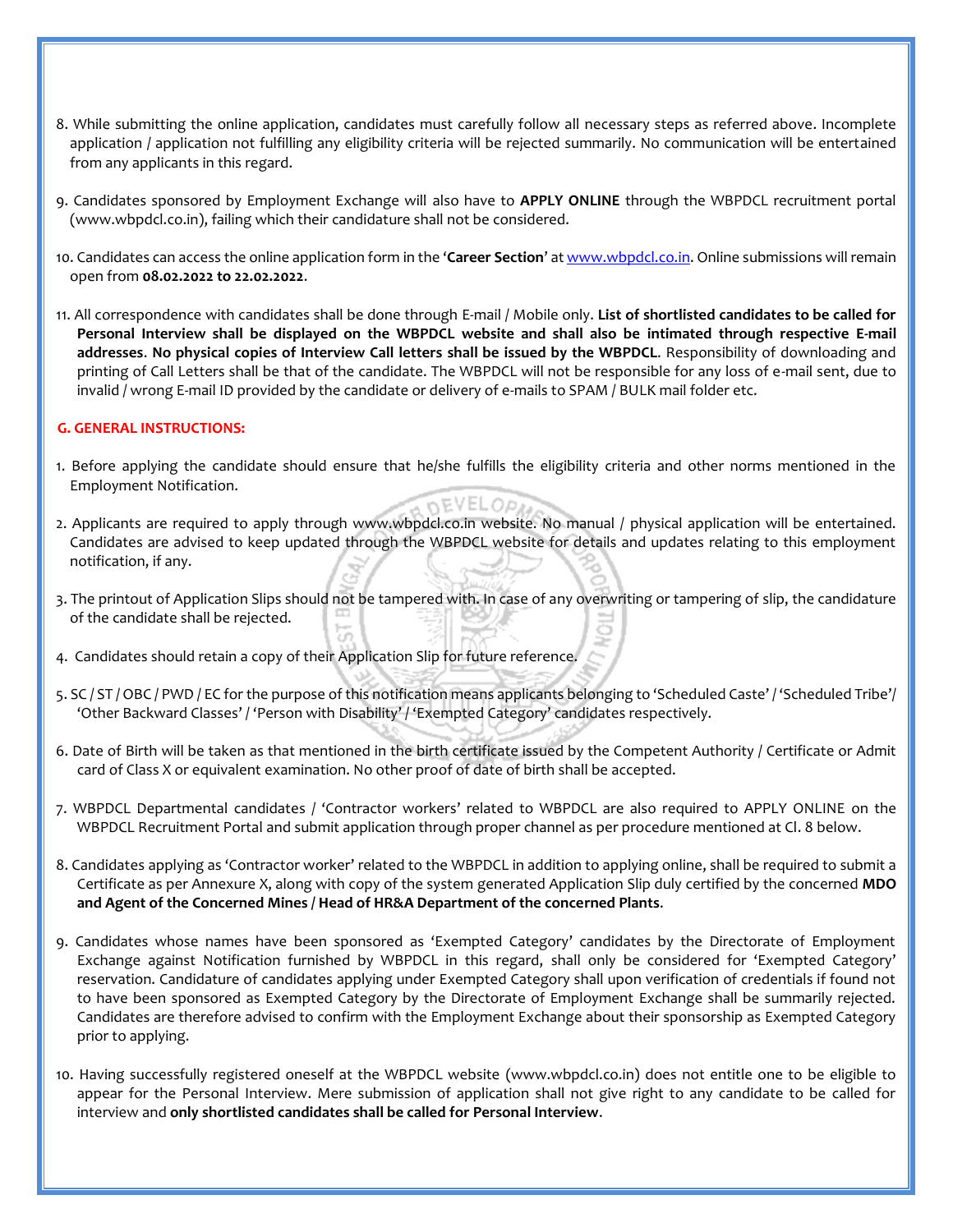WBPDCL reserves the right not to fill up any or all the posts notified at its discretion. Verification of credentials shall be done prior to conduct of Personal Interview only and in case any deviation from or non-conformity with the desired qualification candidature of the candidate shall be summarily rejected.

- 11. Candidature of candidates is liable to be rejected at any stage of the recruitment process or even after recruitment or joining, if any information provided by the candidate is found to be false or is found not to be in conformity with the eligibility criteria so mentioned in the advertisement. Screening and selection of candidates will be based on the details provided by the candidate, hence it is necessary that the applicants furnish accurate, full and correct information. Furnishing wrong / false / incomplete information will lead to disqualification and the WBPDCL will NOT be responsible for any consequence arising out of furnishing such wrong / false information by the candidate.
- 12. Request for change of mailing address / category / discipline / qualification once declared in the online application form will not be entertained.
- 13. The applicant(s) working in Government / Semi-Government / PSU(s) / Autonomous bodies shall have to produce NOC (No Objection Certificate) issued by his / her present employer at the time of interview if called for, without which he / she shall not be allowed for interview. Candidates failing to produce No Objection Certificate at the Interview shall be held disqualified.
- 14. No TA or other expenses will be made admissible to the candidates appearing for the Personal Interview etc.
- 15. Any canvassing or personal follow up with an intention of inducing the process of recruitment by and on behalf of any candidate shall lead to immediate cancellation of candidature. nEVELOP!
- 16. The WBPDCL reserves the right to withdraw / cancel the advertisement / recruitment process if circumstances so warrant without assigning any reason thereof.
- 17. In case of any dispute, the legal jurisdiction shall be that of the Hon'ble High Court, Calcutta.

 $\pi$ 

**Recruitment Cell WBPDCL**

#### **MANDATORY DOCUMENTS REQUIRED AT THE TIME OF PERSONAL INTERVIEW:**

- 01. Duly signed and filled in application blank / application form.
- 02. 02 (two) copies of passport size photograph.
- 03. Original Educational & Experience testimonials.
- 04. Self-attested copies of:
	- i. Date of Birth (matriculation certificate / mark sheet / admit card or Birth Certificate).
	- ii. Qualifying degree/diploma certificates with all semester wise / year wise mark sheets.
	- iii. Copy of caste / community certificate (applicable for SC / ST / OBC (NCL) candidates of West Bengal.
	- iv. Copy of disability certificate, if applicable.
	- v. Experience Certificates, as applicable.
	- vi. Aadhaar Card.